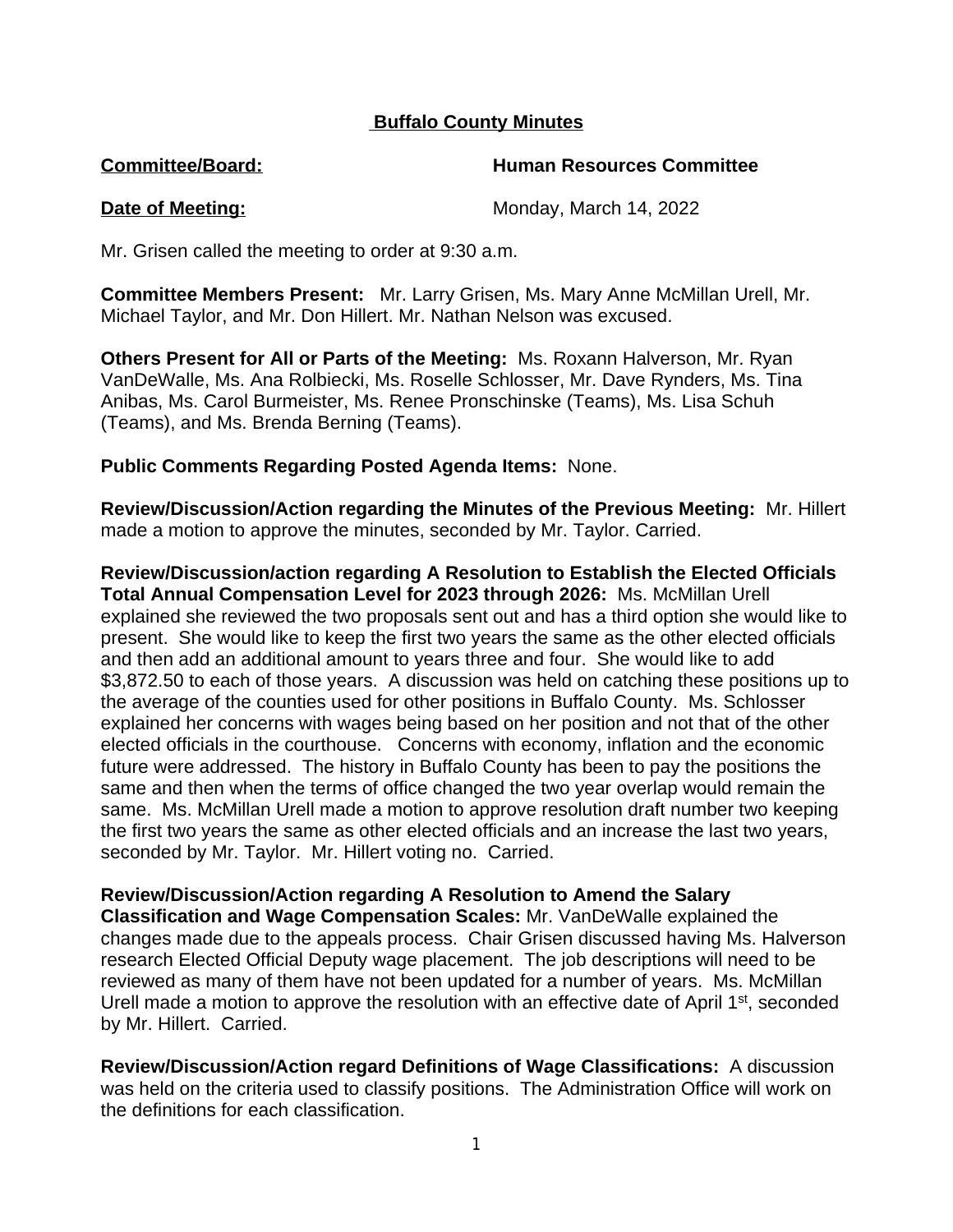**Review/Discussion/Action regarding the Application and Interview Process:** Ms. Rolbiecki will be drafting a policy for applications and the interview process. There needs to be at least one person from the department's home committee sitting in on the interview. She will also look at language on the process if the county collaborates with other counties on the position. Ms. McMillan Urell expressed concerns with the distance a person works from the courthouse. Ms. Rolbiecki will look into this for the policy.

## **Review/Discussion/Action regarding Buffalo County Courthouse Hours:** Mr.

VanDeWalle explained that several counties have moved to a 37 ½ hour work week. There is a cost savings to the county through payroll and also electrical and HVAC savings. He presented three options for a hourly reduction:

- 1. A half hour off at the end of the day. Courthouse hours would be 8:00 a.m. to 4:00 p.m. This amounts to 130 hours per year.
- 2. Monday through Thursday would be 8:00 a.m. to 4:30 p.m. and Friday would be 8:00 a.m. to 2:00 p.m. This would equal to 130 hours per year.
- 3. There would be 12 days the courthouse would not be open. This would equal to 96 hours per year.

A discussion was held on how this would affect certain departments. Ms. McMillan Urell made a motion to look at different options for courthouse hours, seconded by Mr. Taylor. Carried.

**Review/Discussion/Action regarding COVID-19 Courthouse Protocol Packet:** Mr. VanDeWalle reviewed the changes to the policy. Masks will be optional, all signage regarding masks will be removed, and the policy will follow CDC guidelines. Mr. Taylor made a motion to approve, seconded by Mr. Hillert. Carried.

**Review/Discussion/Action regarding the Economic Development Coordinator and Grant Writer Vacant Position:** Mr. Schiffli will be leaving employment with Buffalo County on April 7<sup>th</sup>. The position description for the Economic Development Coordinator/Grant Writer/Deputy Veteran Service Officer was approved in December. The Deputy Veteran Service Officer portion is not being filled at this time. Mr. VanDeWalle discussed filling the position with a intern from a local college. There are less than 50% of counties that have a Grant Writer. Ms. McMillan Urell made a motion to advertise the position, seconded by Mr. Taylor. Carried.

**Review/Discussion/Action regarding the DA Legal Assistant Position Description:** Mr. VanDeWalle indicated he removed any reference to being able to operate a VCR and corrected a few typographical errors. Mr. Hillert made a motion to approve the position description, seconded by Mr. Taylor. Carried.

**The Committee May Go into Closed Session to Address Appeal of Step Placements and/or Classification Placement for 2022:** Mr. Taylor made a motion to go into closed session, seconded by Ms. McMillan Urell. Mr. Hillert – yes, Mr. Grisen – yes, Ms. McMillan Urell – yes, and Mr. Taylor – yes. Carried.